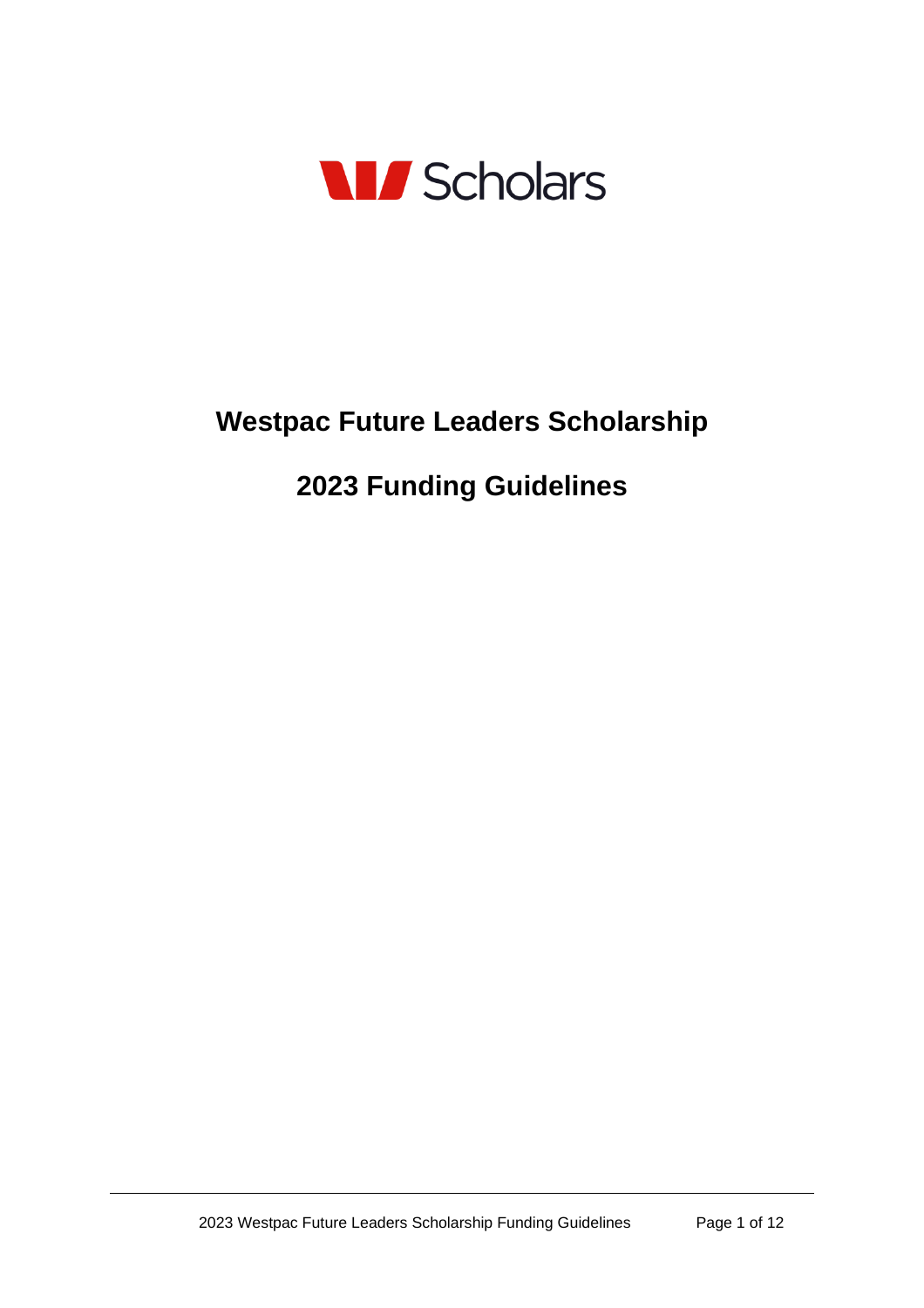## **Contents**

| 2.1 |  |
|-----|--|
| 2.2 |  |
| 2.3 |  |
| 2.4 |  |
|     |  |
|     |  |
|     |  |
|     |  |
|     |  |
|     |  |
|     |  |
|     |  |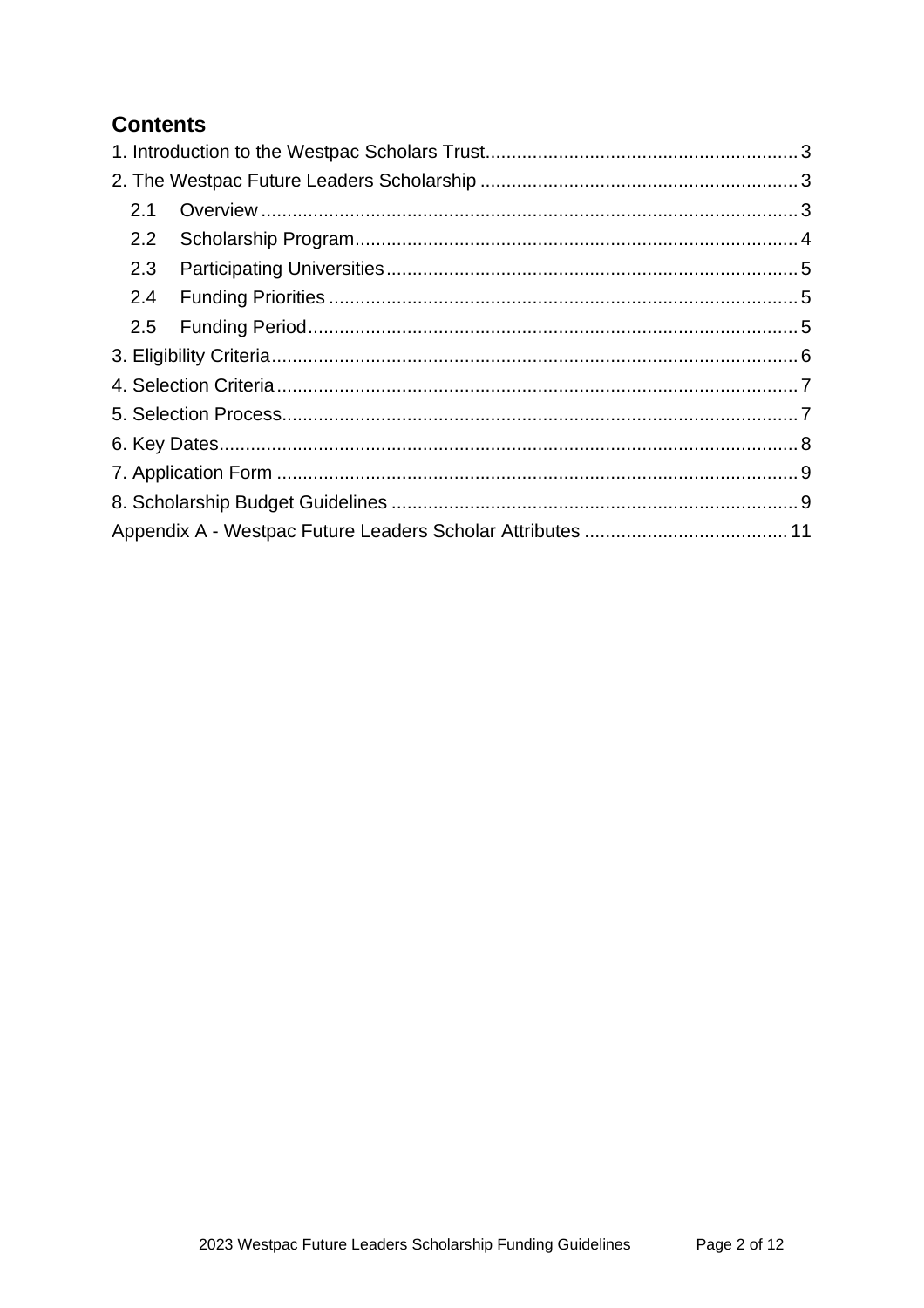#### <span id="page-2-0"></span>**1. Introduction to the Westpac Scholars Trust**

In celebration of Westpac Group's 200th anniversary in 2017, the Westpac Scholars Trust was established with the aim of educating and advancing Australians. The Westpac Scholars Trust believes investing in Australia's future leaders through education and support is the primary way our country will thrive in the next century.

The Trust supports 100 scholars a year, forever, across five scholarship programs: Asian Exchange, Young Technologists, Social Change, Future Leaders and the Research Fellowship.

## <span id="page-2-1"></span>**2. The Westpac Future Leaders Scholarship**

#### <span id="page-2-2"></span>**2.1 Overview**

The Westpac Future Leaders Scholarship supports Australia's future leaders by providing an enriching postgraduate experience for talented individuals to study at one of Australia's leading universities and participate in a bespoke, nine-month, Leadership Development Program. Scholars also have the chance to add a global context to their education, with tailored international experiences of up to six months.

Scholarship recipients will be exceptional people, chosen for their ability to make a difference to Australia's future in one of our four focus areas:

| <b>Sustainable Futures</b>         | <b>Australia in Asia</b>            |
|------------------------------------|-------------------------------------|
| Responding and adapting to         | The Asia Pacific is a dynamic and   |
| climate change is one of the       | complex region deeply intertwined   |
| world's most urgent challenges.    | with Australia's future. We want to |
| We want to accelerate innovative   | strengthen people to people         |
| solutions to reduce Australia's    | connections and foster ideas        |
| environmental impact and build a   | beyond borders.                     |
| more sustainable future.           |                                     |
| <b>An Inclusive Country</b>        | <b>Thriving Tech Sector</b>         |
| Our nation holds enough space for  | Technology is intertwined with our  |
| all Australians to be included. We | future, and today's bold ideas will |
| want to back changemakers          | transform lives tomorrow. We want   |
| building resilient communities and | to back the next generation of      |
| overcoming social injustice.       | innovators creating solutions to    |
|                                    | benefit all Australians.            |

Up to 17 scholarships valued at up to \$120,000 over, typically, 2-3 years, will be awarded in 2023 for research or coursework studies at postgraduate level. Consideration for fourth year funding will be given in exceptional circumstances to PhD applicants. This request must be included in the budget section of the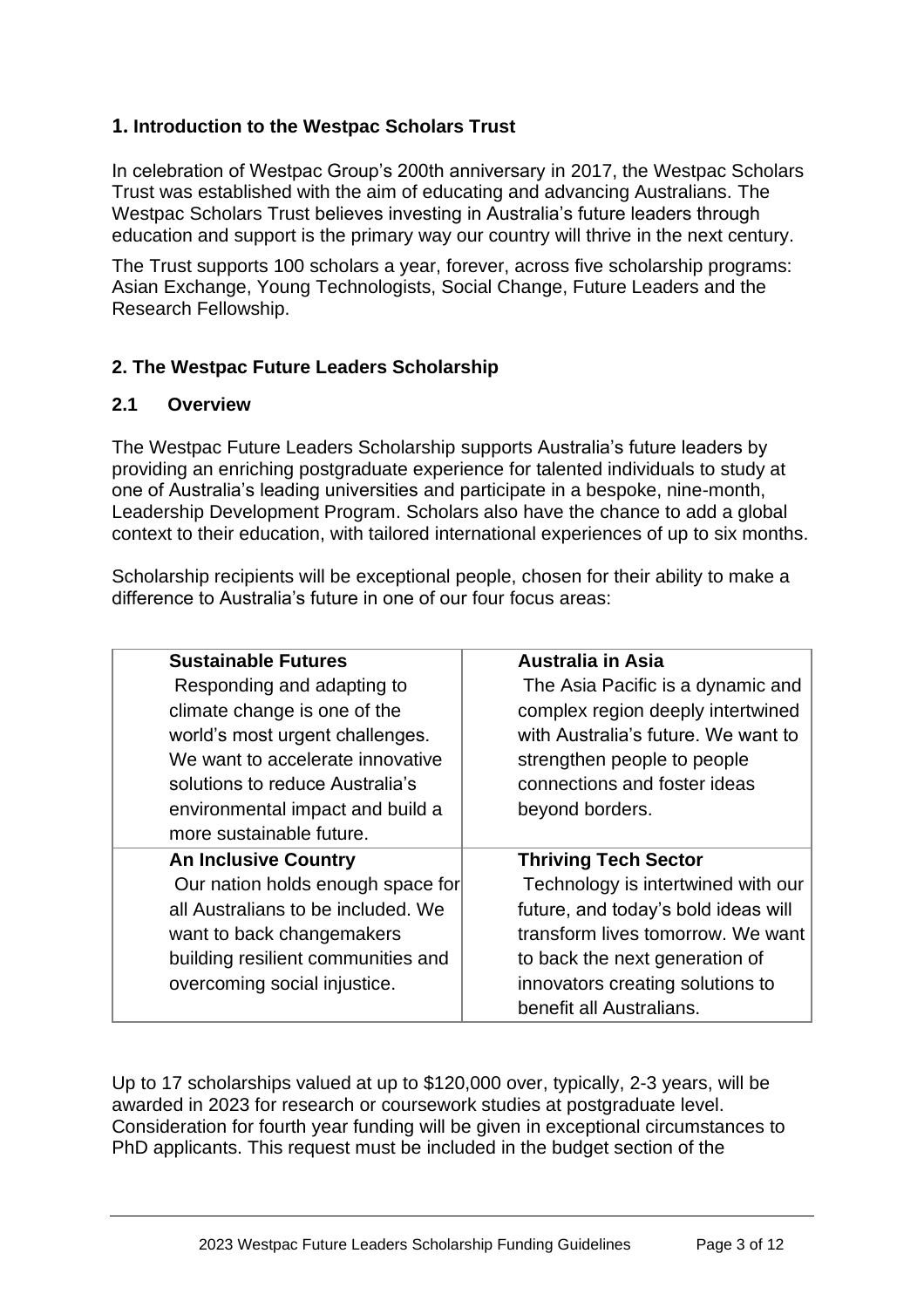application, however the funding for the fourth year will be paid together with year 3 funding and is to be administered over the final 2 years by the university.

Scholars will become part of the connected cohort of the *Westpac 100 Scholars Network (W100)*, which is across all five scholarships programs. Providing lifelong learning, development and networking opportunities, the W100 is owned and driven by scholars, with the support of the Trust.

#### <span id="page-3-0"></span>**2.2 Scholarship Program**

The scholarship program is valued at up to \$120,000 and includes:

#### • **Support for your study or research**

The Scholarship supports university course fees (for coursework applicants) and assists with living expenses for your study or research period so you can focus on your learning. Scholarship funding may also be used for domestic travel to attend conferences or undertake other field work within Australia.

#### • **Leadership Development Program**

The nine-month Leadership Development Program provides leadership development beyond the classroom and supports you to build on your strengths and develop targeted leadership capabilities that will allow you to be best placed to succeed in your chosen field, and beyond. The program includes a five day intensive experiential residential workshop and follow-up events that will you to further imagine and articulate your vision, act collaboratively with presence and impact in implementing that vision, and become an inspirational role model.

The program provides exposure to global thought leaders and explores key topics related to the Trust's focus areas (An Inclusive Country, Australia in Asia, Thriving Tech Sector, Sustainable Futures) through a range of workshops, forums, mentoring and experiences.

The Leadership Development Program has been created in collaboration with recognised experts in leadership excellence, including support from several leading Australian universities. The Leadership Development Program will kick off in February 2023 (12-17 February inclusive) with a 5-day residential program in Sydney. It is compulsory to attend the program.

#### • **International Experience**

Leadership demands an ability to view situations and circumstances from a variety of different perspectives. This Scholarship gives you the chance to add a global context to your education, with tailored international experiences of up to six months. Whether it is conducting research, attending a short course or conference, an internship, or volunteering, this global experience will assist you in building valuable networks, career pathways and enhancing your study program.

• **Westpac 100 Scholars Network – the "W100"**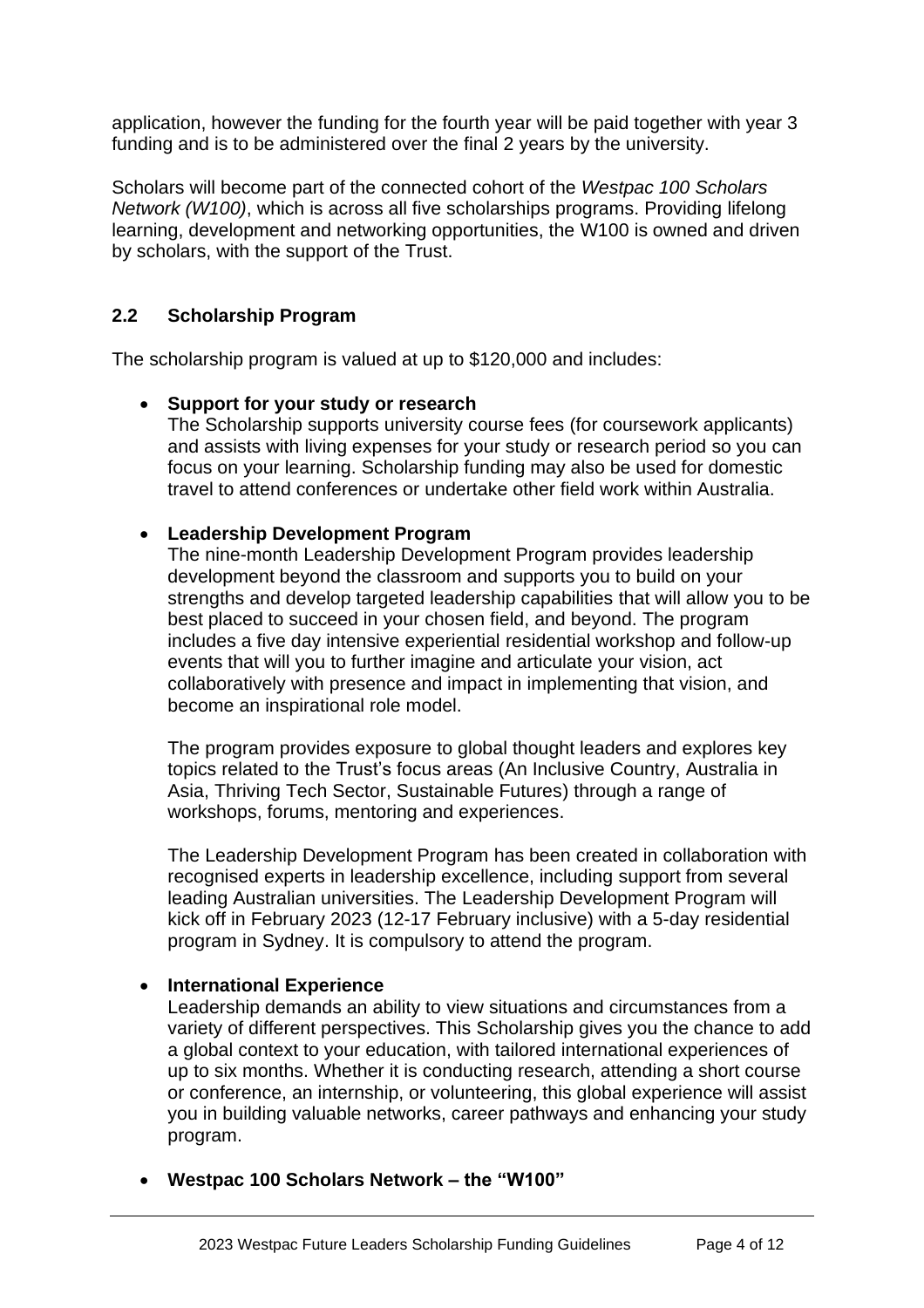Money can help launch a vision but it takes a network of inspired and inspiring people to sustain it. That's why every Westpac Future Leaders Scholar will be part of the *Westpac 100 Scholars Network or W100.* Currently at over 600 and growing by 100 scholars a year across our five scholarship programs, this network connects those with bold ideas to build a better future for all Australians.

#### • **2023 Westpac Scholars' Summit – 3/4 April**

All 100 Westpac Scholars from our five scholarship programs will come together in Sydney in April 2023 to participate in tailored workshops, hear from business and academic luminaries, and form connections with fellow scholars. It is compulsory to attend the Summit.

For more information on the funding inclusions, please see section [8. Scholarship](#page-9-0)  [Budget Guidelines.](#page-9-0)

#### <span id="page-4-0"></span>**2.3 Participating Universities**

The Westpac Future Leaders Scholarship program is offered in the **areas of world class standing** at the following universities:

- Australian National University
- Monash University
- The University of Adelaide
- The University of Melbourne
- The University of Queensland
- The University of Sydney
- University of New South Wales
- University of Western Australia
- <span id="page-4-1"></span>• University of Tasmania

## **2.4 Funding Priorities**

Successful applicants will need to be able to demonstrate how their proposed study plan will contribute to the future growth and prosperity of Australia in at least one of the following priority areas:

- An Inclusive Country
- Australia in Asia
- Sustainable Futures
- Thriving Tech Sector

## <span id="page-4-2"></span>**2.5 Funding Period**

Funding is available to commence in 2023 for the following maximum periods (inclusive of an international experience of up to 6 months):

- Masters by coursework program must be completed within 2 years;
- Masters by research program must be completed with 3 years; and
- PhD program must be completed within 4 years.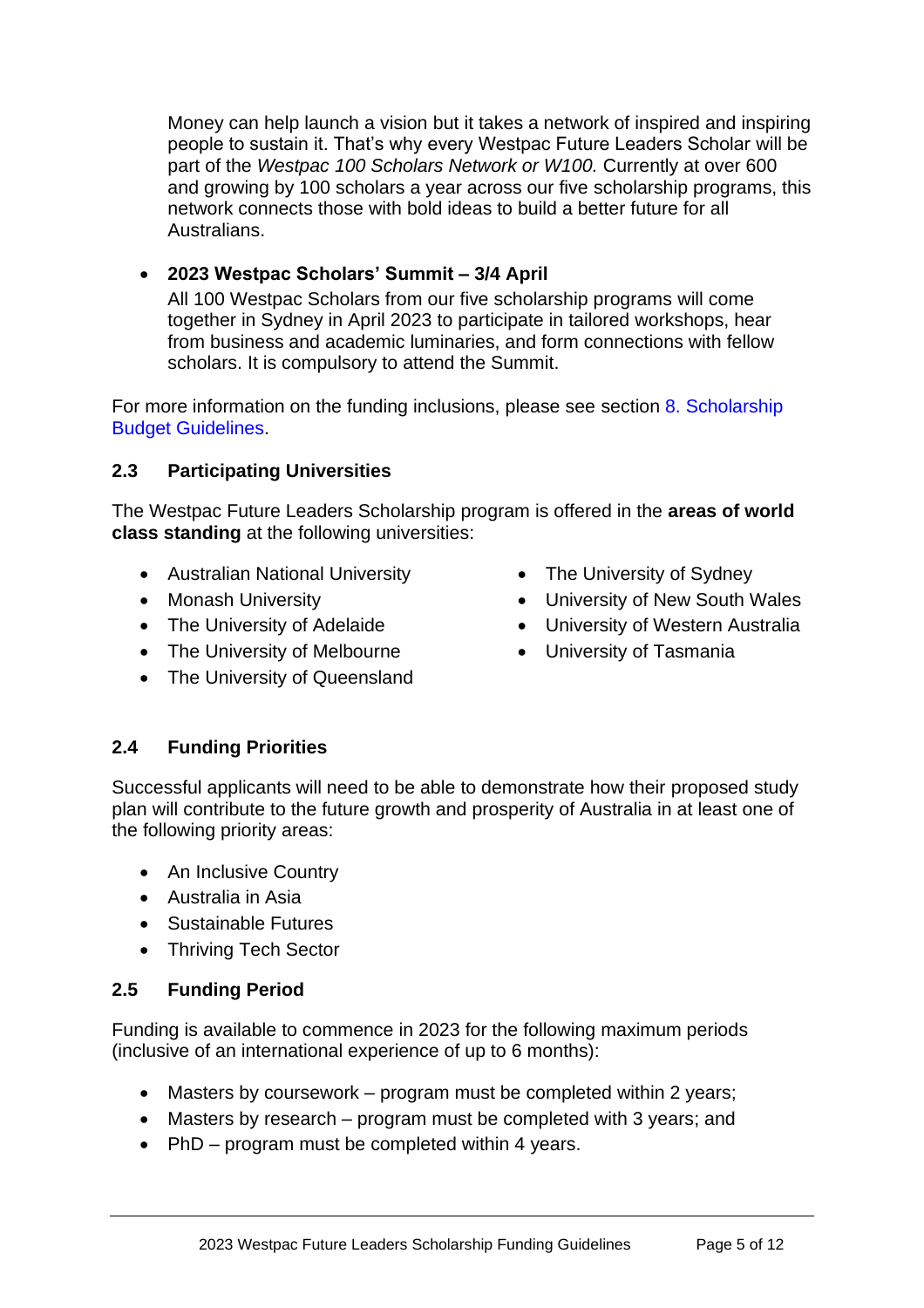## <span id="page-5-0"></span>**3. Eligibility Criteria**

- You must be an **Australian citizen or permanent resident** (NZ citizens who are not also Australian citizens are not eligible);
- You must have completed your first **undergraduate degree after 1 September 2017**, or will complete by 31 December 2022;
- You must have achieved or are on track to achieve an average result of **H1 or H2A (or equivalent** – typically a minimum WAM of 75);
- You have chosen to undertake full-time a Masters by coursework or research, or a PhD at a **Participating University**;
- For PhD and Masters by research applicants only, **a Letter of Support** is required from your university from your supervisor, Dean of the Faculty or Head of School or equivalent;
- For PhD and Masters by research applicants only, your proposed area of research must be in a field of research at a Participating University with an **Excellence in Research for Australia (ERA) four digit Field of Research (FOR) rating of "well above world standard"**. Exceptions to this will be considered for FOR ERA rating of "above world standard", provided the university Letter of Support accompanying your application requests an eligibility exemption. For a comprehensive list of FOR codes by university, visit the [Australian Research Council's website](https://dataportal.arc.gov.au/ERA/Web/Outcomes#/institution/ANU) and select your university from the dropdown list;
- For Masters by coursework applicants only, your proposed area of study must be in an area "**at or above world standard"**. This may be demonstrated by drawing on resources from the University or other ranking resources;
- You must **commence postgraduate study in 2023**. Current students are not eligible to apply;
- For Masters by coursework applicants only, you must not have already completed a graduate certificate or diploma in the same area of study;
- You may have completed another Masters program in a different area of study;
- Your proposed program of study must contribute to the future of Australia in one of the **Trust's priority funding** areas;
- Your proposed program of study must **include international opportunities** which will develop your leadership skills and global networks, such as; study tours for the purpose of research, attending a short course or conference, an internship or volunteering;
- You must have a worthy and viable post-study plan that **benefits Australia**;
- Funding requests for the purpose of **medical research** as defined in the ARC Medical Research Policy available on the [Australian Research Council](http://www.arc.gov.au/arc-medical-research-policy) website will not be considered; MD, juris doctor programs or equivalent are also excluded;
- Masters by coursework programs must be completed within two years, including the global experience;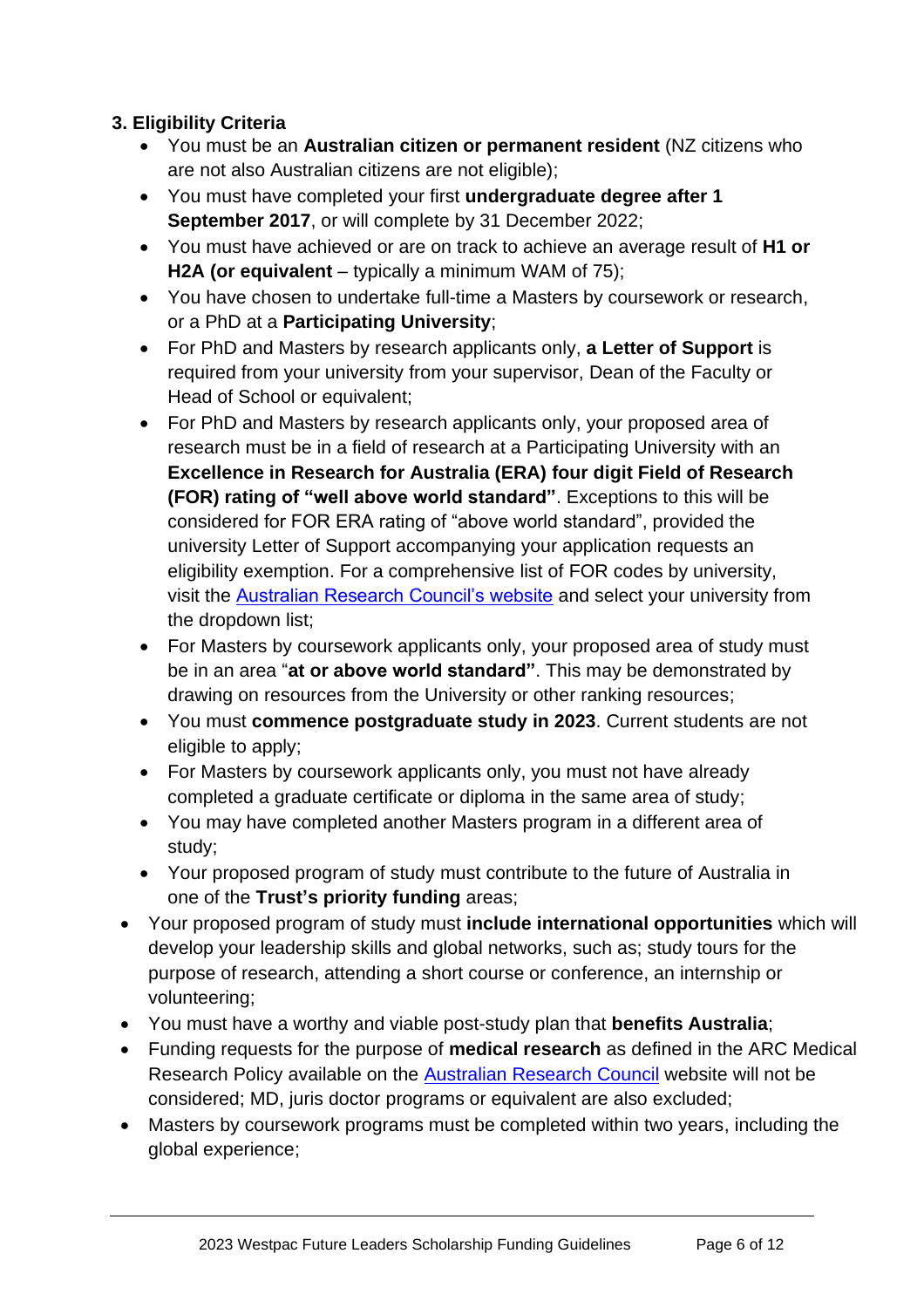- You must supply **two letters of reference**, one academic reference and one personal reference;
- Should your application progress to the final stage, you must attend the **National Assessment Centre** in person in Sydney on 6-7 December (paid for by the Trust); and
- If successful, you must attend **the Leadership Development Program Sydney Residential, 12-17 February 2023, and the Westpac Scholars' Summit, 3-4 April 2023**, both held in Sydney, plus a final residential held in August, date to be determined.
- If successful, you are not permitted to hold additional scholarships, with the exception of the Research Training Program Scholarship (RTP) or equivalent or an equity-based scholarship.
- Applicants may apply up to two times for the Westpac Future Leaders Scholarship.

## **COVID-19 Vaccination Requirement**

The health and safety of our scholars is our number one priority, particularly when attending Westpac Scholars' events, workshops, programs and overseas exchanges and experiences. Accordingly, we require all newly selected scholars to be fully vaccinated against COVID-19, and maintain full vaccination status, so they can attend our in-person events including the residential Leadership Development Program and annual Westpac Scholars Summit. For more information, please view our [COVID-19 Vaccination Requirements Statement.](https://westpacfoundation--c.aus23.content.sfdc-vwfla6.force.com/servlet/servlet.FileDownload?file=0159o00000094f3)

## <span id="page-6-0"></span>**4. Selection Criteria**

Selection will be based on a candidate's academic achievements, world-class program of study, and focus on one or more of the Trust's priority areas. Successful candidates will be able to demonstrate the following:

- Academic excellence and achievements to date;
- Ability to articulate how their proposed program of study has the potential to contribute to the future growth and prosperity of Australia in one of the Trust's priority funding areas;
- A desire to be part of and contribute to the Westpac 100 Scholars Network;
- The attributes of a Westpac Future Leaders Scholar (see Appendix A); and
- A strong sense of connection to Australia and commitment to improving the lives of others.

#### <span id="page-6-1"></span>**5. Selection Process**

The selection process is a comprehensive approach that draws on a range of assessment tools and the expertise of selection panels within the Westpac Scholars Trust, participating universities and a National Selection Panel. May be subject to changes.

## **Stage 1: First Round Shortlisting – Westpac Scholars Trust shortlisting**

Westpac Scholars Trust to assess all applications for eligibility and quality.

#### **Stage 2: Online assessment**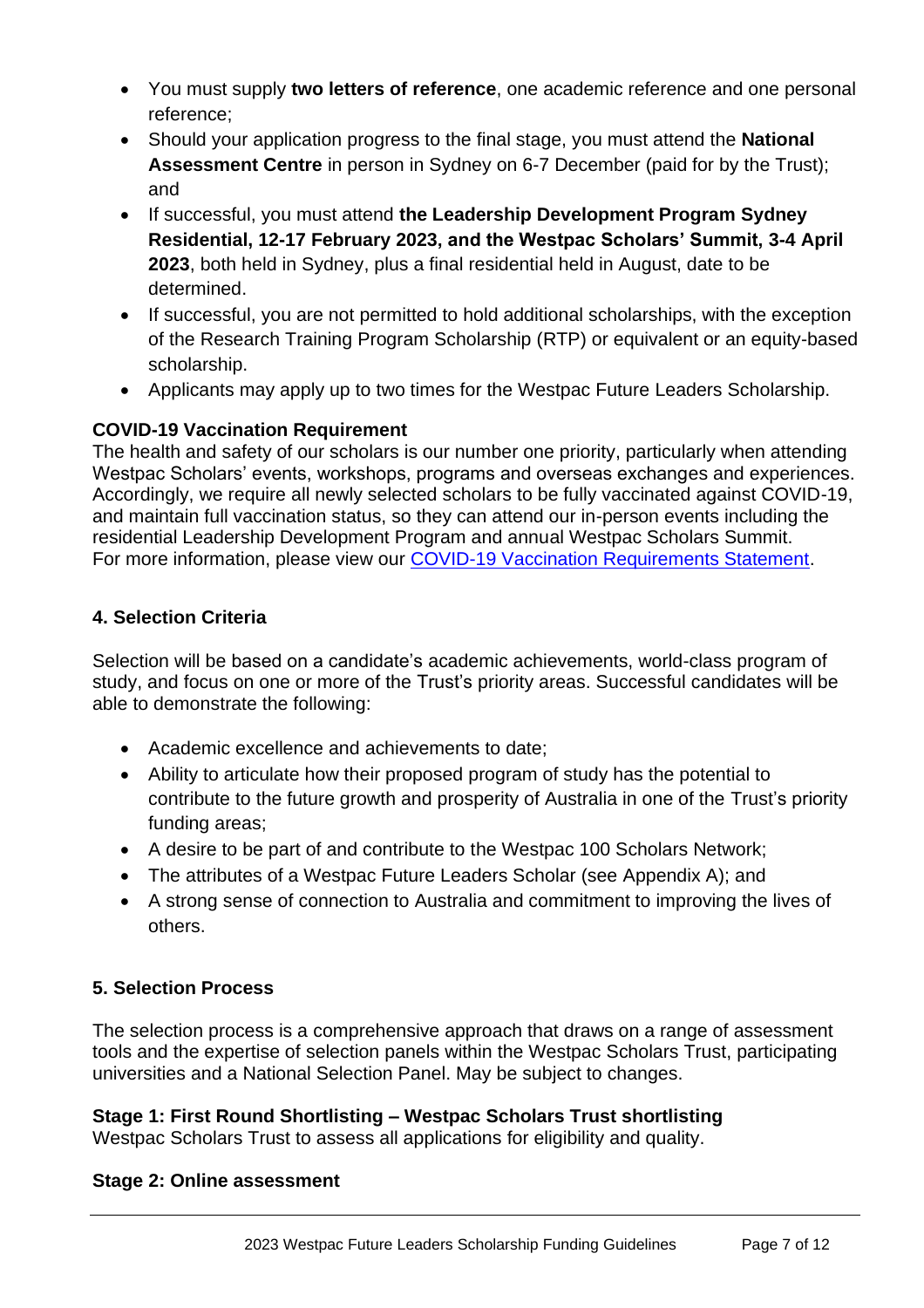All eligible applicants will be invited to participate in an online self-assessment tool. The results, along with the applications, will be provided to each relevant university for assessment.

#### **Stage 3: University shortlisting**

Each university's selection panel will assess shortlisted applications and select a total of 34 finalists nationally.

#### **Stage 4: National Assessment Centre – 6-7 December**

Finalists will be invited to attend the National Assessment Centre in Sydney to be interviewed by a National Selection Panel. The National Selection Panel will comprise 10 senior industry, academic and research representatives, who will select up to 17 Westpac Future Leaders Scholars for 2023.

<span id="page-7-0"></span>The Westpac Scholars Trust will notify all finalists of the National Selection Panel outcome by 13 December 2022.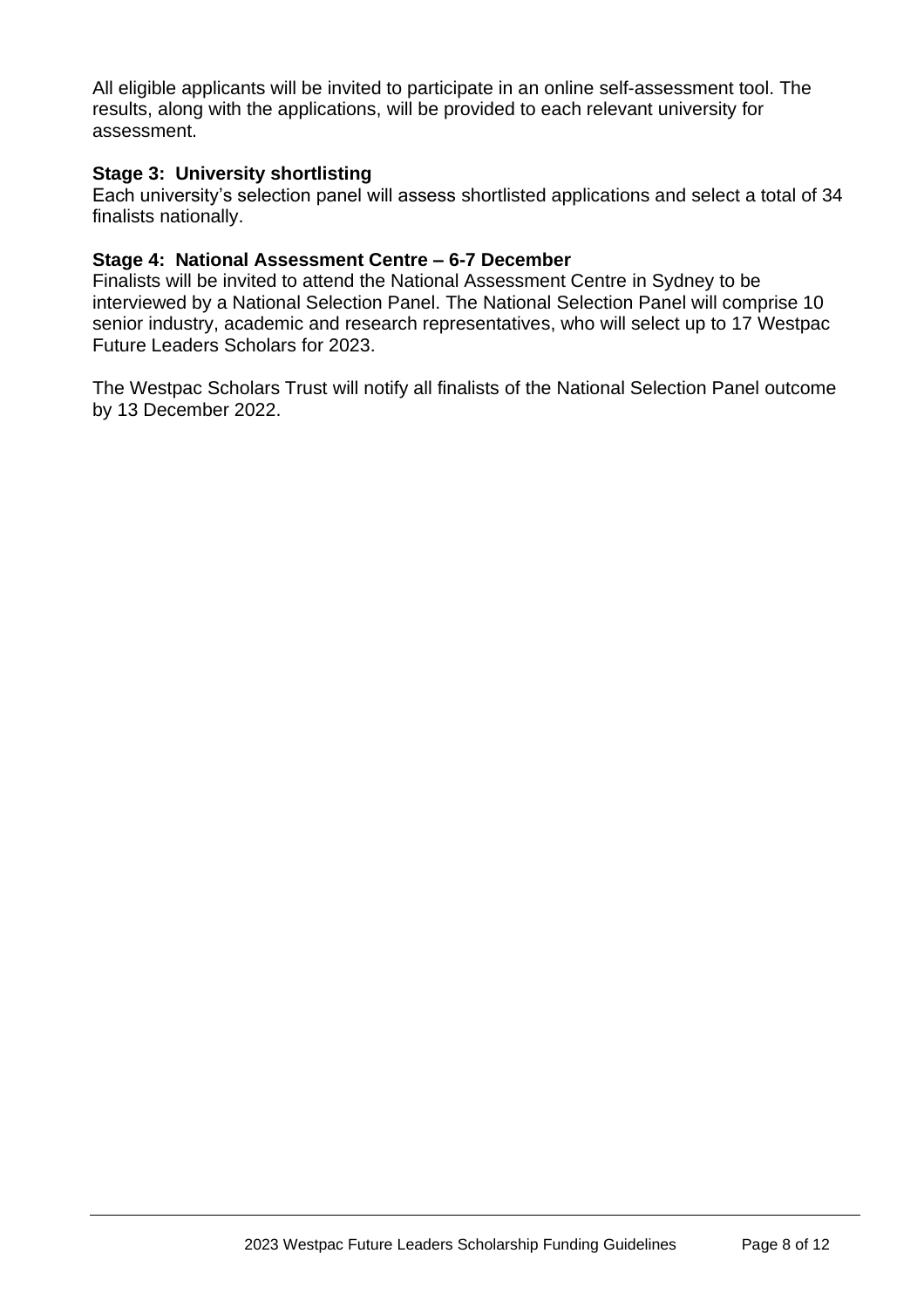#### **6. Key Dates**

| 15 June                   | Applications open                                                                                                                                                                                                                                                                                                                                                                          |
|---------------------------|--------------------------------------------------------------------------------------------------------------------------------------------------------------------------------------------------------------------------------------------------------------------------------------------------------------------------------------------------------------------------------------------|
| 1 September               | Applications close 5:00pm AEST                                                                                                                                                                                                                                                                                                                                                             |
| 5 - 8 September           | <b>Westpac Scholars Trust Shortlisting</b>                                                                                                                                                                                                                                                                                                                                                 |
| 9 - 16 September          | Shortlisted applicants invited to complete online<br>assessment                                                                                                                                                                                                                                                                                                                            |
| 26 September - 13 October | <b>University Shortlisting</b>                                                                                                                                                                                                                                                                                                                                                             |
| 21 October                | Shortlisted applicants invited to attend the Assessment<br>Centre. Unsuccessful applicants notified of outcome.                                                                                                                                                                                                                                                                            |
| 6 - 7 December            | National Assessment Centre, Sydney. All shortlisted<br>applicants will be required to attend an interview in<br>Sydney. The Westpac Scholars Trust will nominate<br>which date candidates will attend and advise of date<br>allocated when finalists are selected. Travel and<br>accommodation costs will be covered by the Westpac<br>Scholars Trust. Attendance in person is compulsory. |
| 13 December               | Notification of Scholarship recipients and unsuccessful<br>applicants.                                                                                                                                                                                                                                                                                                                     |
| 12 - 17 February 2023     | Westpac Scholars Leadership Development Program<br>(Session 1 - over 5 days, in Sydney)                                                                                                                                                                                                                                                                                                    |
| 3 - 4 April 2023          | Westpac Scholars' Summit in Sydney                                                                                                                                                                                                                                                                                                                                                         |

## <span id="page-8-0"></span>**7. Application Form**

All applications must be submitted through Westpac Scholars Trust's online application system. Click [here](https://scholars.westpacgroup.com.au/scholarships/future-leaders/) to apply now.

Supporting documentation required as part of the online application:

- Your CV of no more than two pages of 10 point Arial font and line spacing 1.5;
- Certified copy of all university academic transcripts; **Letter of Support** is required from your university (for PhD and Masters by Research applicants only) from your supervisor, the Dean of the Faculty or Head of School or equivalent using the template located on the Westpac [Scholars Trust](https://scholars.westpacgroup.com.au/scholarships/future-leaders/) website.
- Two references are required using the reference templates which are located on the [Westpac Scholars Trust](https://scholars.westpacgroup.com.au/scholarships/future-leaders/) website:
	- o The first is an **Academic Reference** and needs to be completed by a person who is familiar with your academic record and understands the importance of your study program.
	- o The second is a **Personal Reference** and needs to be completed by a person who can demonstrate that you have the attributes of a Westpac Scholar. This can be a previous work colleague or manager, however should not be a family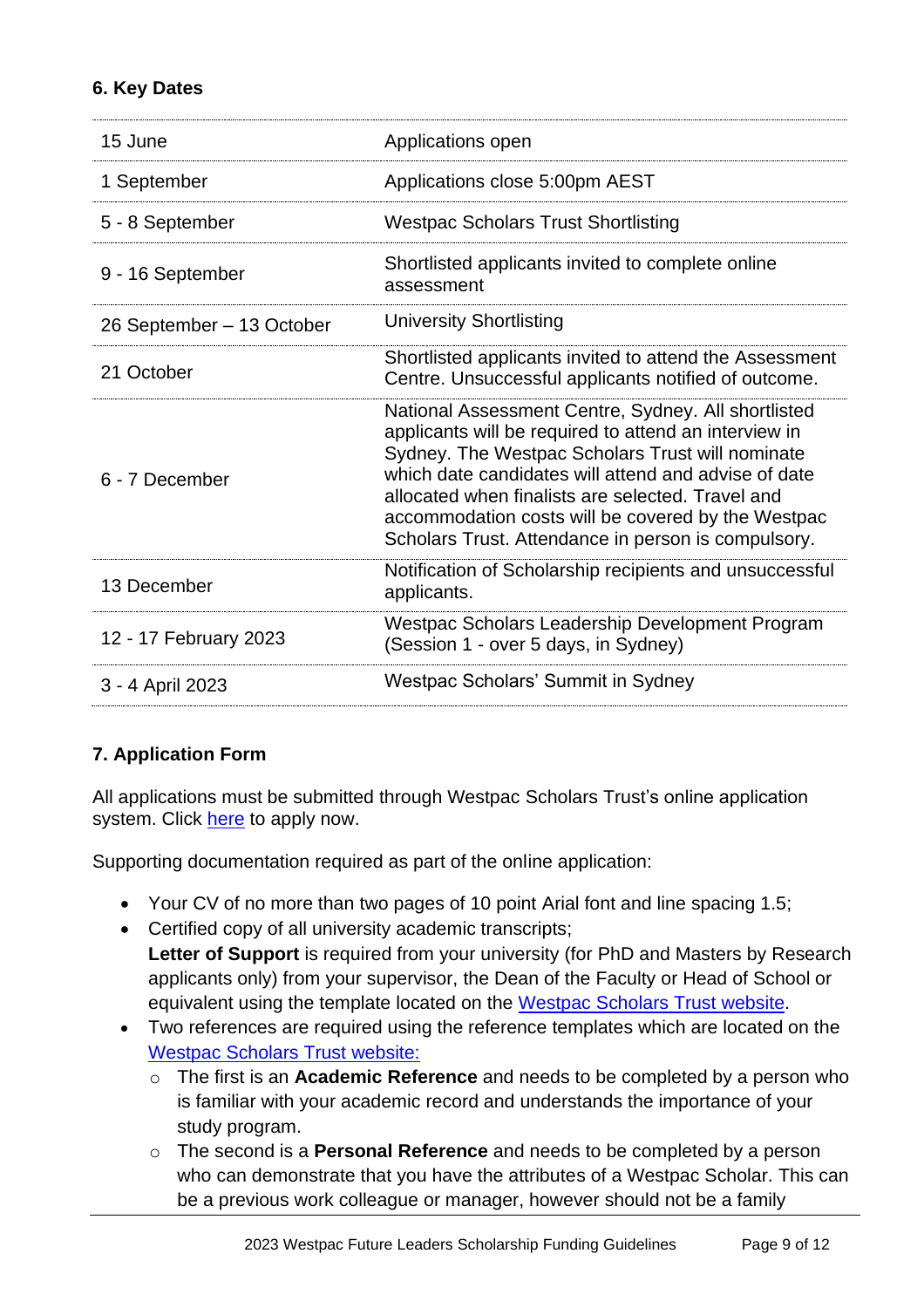member or a person who currently or previously reported directly to you. At the time of the application, you must have known this person a minimum of two years.

You may be required to present proof of citizenship or permanent residency at any time during the selection process.

#### <span id="page-9-0"></span>**8. Scholarship Budget Guidelines**

The Westpac Future Leaders Scholarship will provide funding of up to \$120,000 to support study, research, global experience and access to the bespoke Leadership Development Program. The value of your proposed program of study or research may be less than \$120,000 and will depend on the type of course or research program.

You are required to prepare a draft scholarship budget as part of your application. If your application is successful, the university where you will be taking up your study or research will work with you to finalise your budget, *however the total funded amount is limited to the amount stipulated on the application*.

Although most costs are covered by the Westpac Future Leaders Scholarship, the Scholarship specifically excludes the following:

- bench fees or the costs of scientific equipment or similar academic resources. The Trust expects such core costs to be covered by the university; and
- costs not directly related to studies (e.g. gym membership, professional association fees, fees for patent applications, costs of dependents, mobile phones).

| <b>Item</b>                       | <b>Description</b>                                                                                                                                                                             | <b>Requirement</b>                                                                  |
|-----------------------------------|------------------------------------------------------------------------------------------------------------------------------------------------------------------------------------------------|-------------------------------------------------------------------------------------|
| Leadership<br>Development Program | This is a mandatory component<br>of the Scholarship (refer section<br>Scholarship Program).<br>2.2<br>Costs include course fee, travel<br>and accommodation for the<br>residential components. | \$12,000, year one only                                                             |
| University course fees            | University course fees vary for<br>different types of courses. You<br>should see the participating<br>university website for fee<br>information.                                               | University fees must be<br>no more than 80% of<br>your total Scholarship<br>Budget. |
| Personal stipend                  | Annual living allowance equal to<br>the Research Training Program<br>(RTP) for a maximum of 2 years<br><b>Refer Department of Education</b><br>website.                                        | Masters by coursework<br>applicants only                                            |
| RTP top-up                        | Annual living allowance to<br>supplement your RTP. Refer                                                                                                                                       | Masters by research<br>and PhD applicants only                                      |

The Scholarship Budget may include the following components (excluding GST):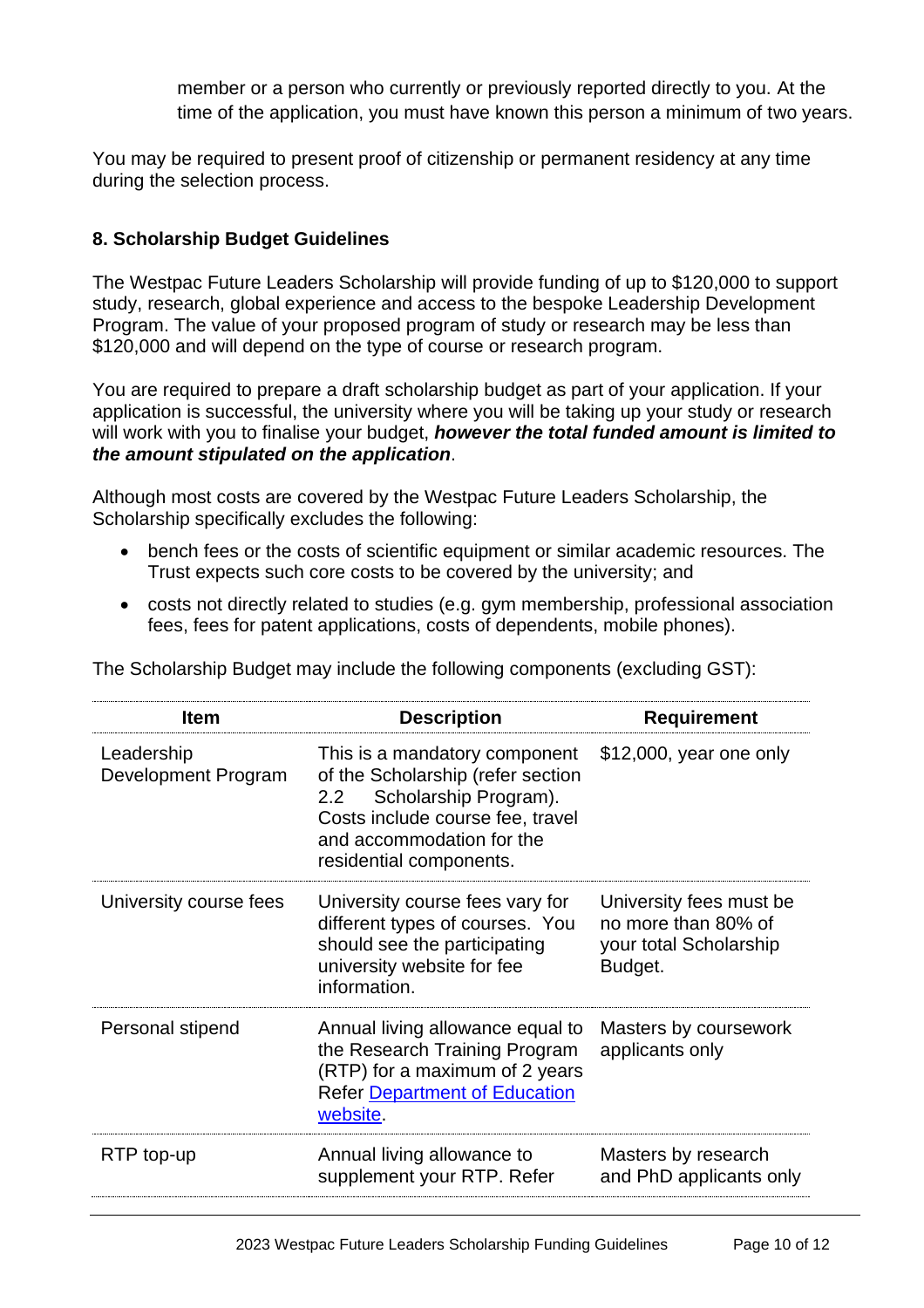<span id="page-10-0"></span>

|                                        | <b>Department of Education</b><br>website.                                                                                                                                                                  | Valued at 75% of the<br>RTP. Note this is a top-<br>up to the RTP received.<br>E.g. 75% of $$28,854 =$<br>\$21,641 (in addition to<br>the RTP received). |
|----------------------------------------|-------------------------------------------------------------------------------------------------------------------------------------------------------------------------------------------------------------|----------------------------------------------------------------------------------------------------------------------------------------------------------|
| Conference and short<br>course fees    | Fees related to attending and/or<br>presenting at conferences and<br>short courses that support your<br>proposed field of study or<br>research. Excluding travel and<br>accommodation costs.                | Convert to AUD at rate<br>prevailing at date of<br>application.                                                                                          |
| Equipment and<br>consumables           | Laptop, printer, specialist<br>software for data capture and<br>analysis, textbooks etc. based<br>on prices at time of application.                                                                         |                                                                                                                                                          |
| Travel                                 | Travel costs reasonably<br>associated with your proposed<br>research and international<br>experience e.g. economy<br>airfares, travel, 3-4 star<br>accommodation, visa costs,<br>childcare, insurance, etc. | Must be no more than<br>\$50,000 of your total<br>Scholarship Budget.                                                                                    |
| Publication and<br>dissemination costs | Costs reasonably associated<br>with disseminating project<br>outputs.                                                                                                                                       | Must be no more than<br>2% of your total<br>Scholarship Budget.                                                                                          |
| Childcare                              | Childcare costs reasonably<br>associated with completing<br>studies.                                                                                                                                        |                                                                                                                                                          |